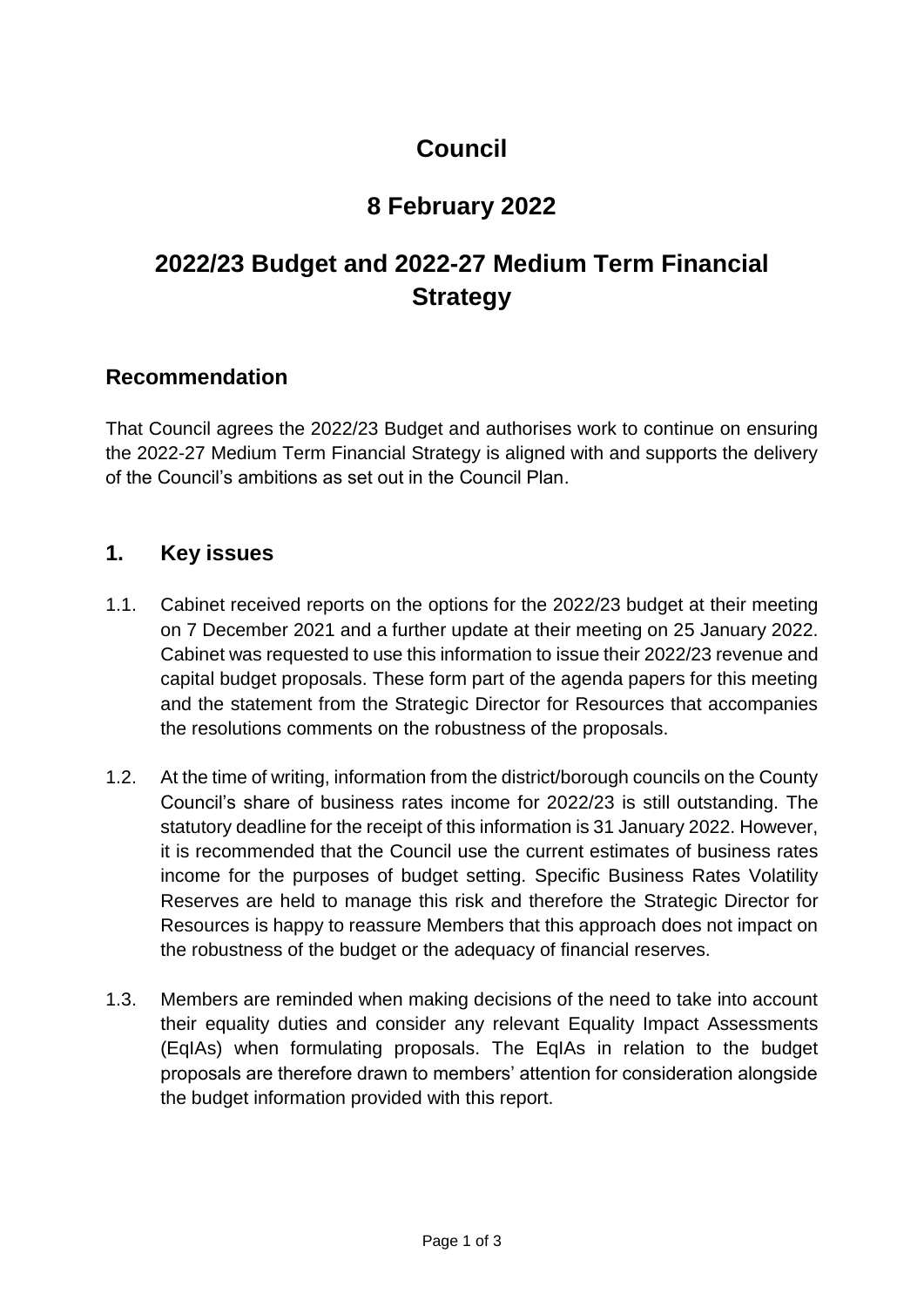### **2. Timescales associated with the decision/next steps**

- 2.1. Following this meeting the formal 2022/23 precept notifications will be sent, under seal, to the District/Borough councils to allow them to prepare consolidated council tax bills for households across Warwickshire.
- 2.2. Services will complete their work on how they intend to use the resources allocated in the budget resolution to deliver the core purpose and priorities in the Council Plan. The information will be reported to Cabinet in April 2022, seeking their agreement to the detail of the proposed use of resources. The agreed use of resources will then form the basis of budget monitoring reports to Members during 2022/23.

### **3. Financial Implications**

- 3.1. The 2022/23 revenue and capital budget resolutions that are part of the agenda papers for this Council meeting will, once approved, form part of the Council's budget and policy framework for 2022/23. All financial decisions made during 2022/23 will be in accordance with these resolutions, unless otherwise agreed by a subsequent Council meeting.
- 3.2. As outlined above final figures for the 2022/23 business rates income are still outstanding. Any material variation between the final figures and the estimates included as part of the resolutions will be reported to Cabinet as part of the Service Estimates report in April 2022.

### **4. Environmental Implications**

4.1. There are no immediate environmental implications for the Authority from this report. There will be environmental implications that flow from the individual allocations and proposals agreed as part of the Council's approved budget and these should be considered by Members as part of reaching their decisions.

### **5. Background Information**

5.1. The EqIAs can be found as exempt "Background Papers" for the Cabinet meeting on 25 January 2022 on modern.gov. The EQIAs and their content are exempt documents and must be kept confidential as they contain a number of commercially sensitive and confidential matters.